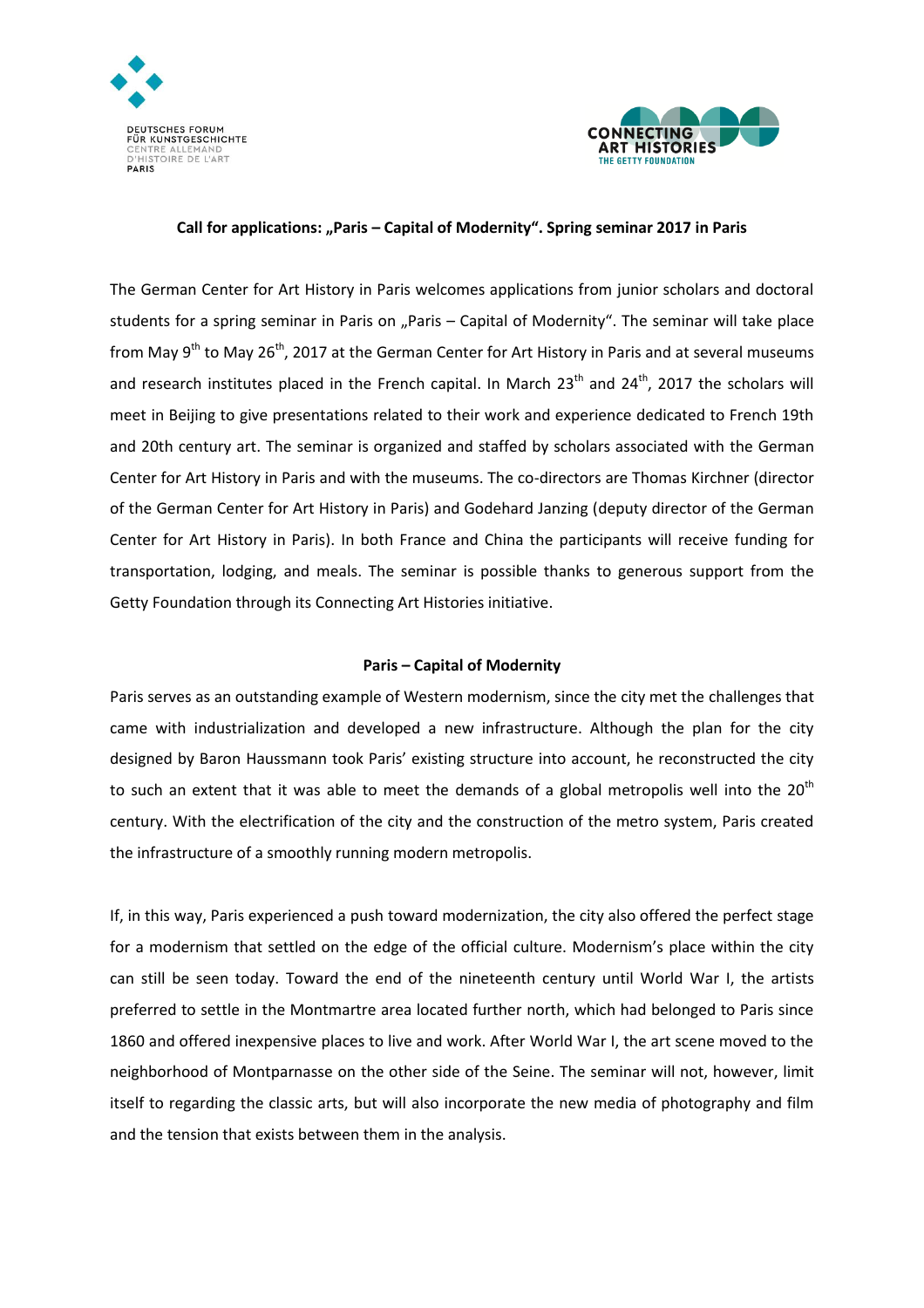



For the study of artistic production, Paris collections offer a nearly complete overview. Particularly noteworthy here are the municipal museums of the Petit Palais and the Musée d'Art Moderne de la Ville de Paris as well as the national Musée d'Orsay and the Musée National d'Art Moderne in the Centre Georges Pompidou.

The seminar's temporal scope will be defined by the first and last world's fairs in Paris: 1855 and 1937. The 1855 world's fair marked the beginning of a new era, which dedicated itself to modernity; the exhibition of 1937—with, among other aspects, the strengthening of totalitarian systems on the eve of World War II and its decidedly anti-modern self-representation—marks its end.

Presentations and discussions held in the seminar room will be complemented by visits to museums in order to examine and discuss original works of art. Site visits are selected and arranged as walks to help to understand modernity in its site specificity.

The seminar aims to facilitate dialogue between participants, lecturers, museum curators and appointees of the German Center for Art History in Paris and to enrich and strengthen study of French Art in China.

Candidates are required to:

- 1. live and work in Greater China (Mainland, Taiwan, Hong Kong, and Macau), and have a passport from one of these areas.
- 2. teach or study French modern art: this could be part of a course or research on Western culture, art, architecture or applied art.
- 3. be able to follow a lecture and participate in class discussions in English, the languages used in all lectures and discussions. Shortlisted applicants will be interviewed via Skype.
- 4. be enrolled in a PhD program, or have completed a PhD over the last five years
	- a. students must have already completed their Master's degree, and have an approved PhD dissertation topic.
	- b. recent graduates must have a PhD certificate that bears a date after January  $1<sup>st</sup>$ , 2012.

**The application deadline is November 15th, 2016.**